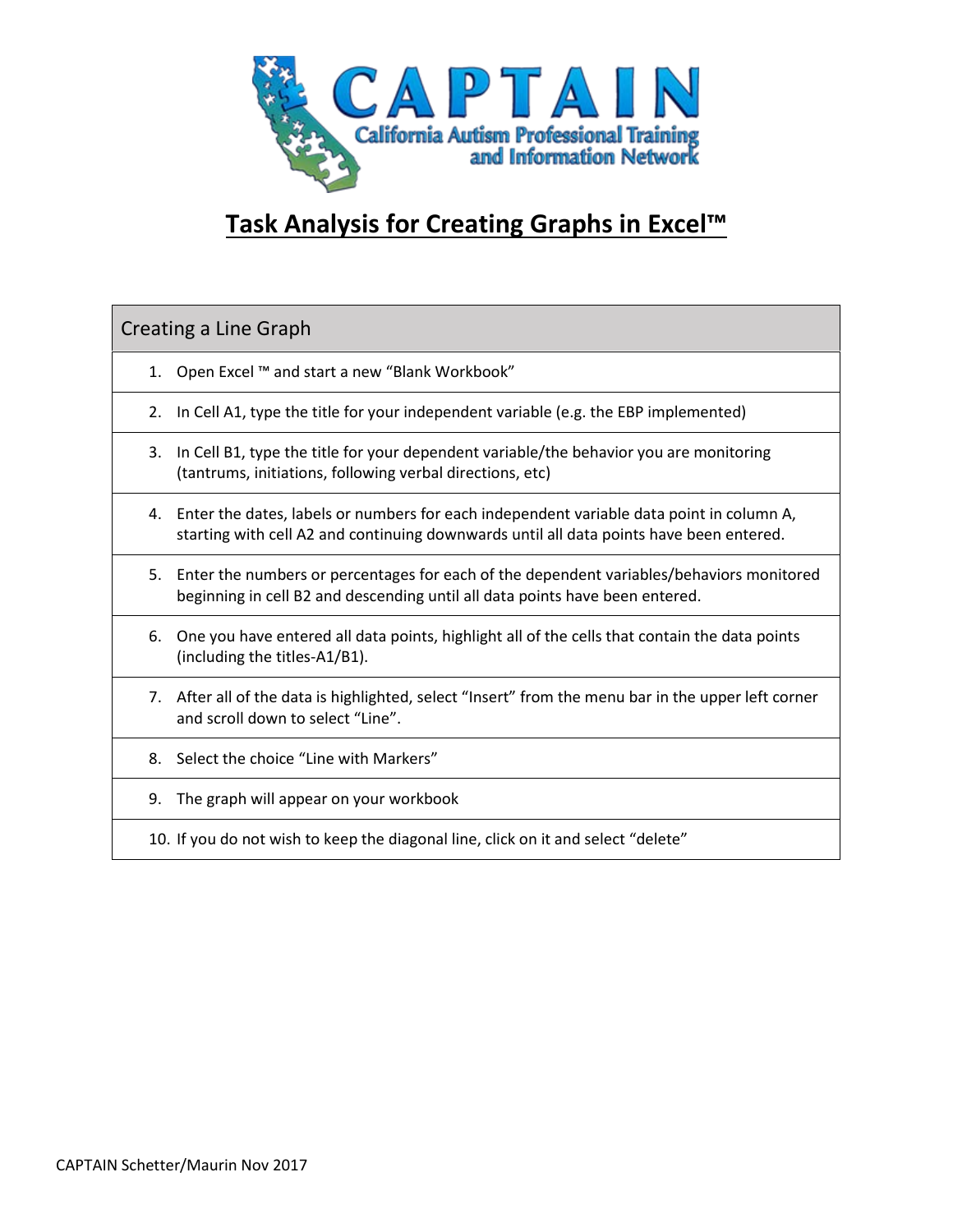To Separate Data Points

- 1. Hover the cursor over the data point to the left of where you would like the line break to occur and left-click on it. All of the line's data points will be highlighted. Left-click on the same point again and then it will be the only point highlighted.
- 2. Right-click on the next data point to the right and select "Format Data Point".

3. Left-Click on the "Line Color" and select "No Line". Left-click "close".

- 4. Right-click on the key on the right side of the graph and select "Delete".
- 5. To draw a line separating two phases in treatment that you have already separated, click "insert", then "shapes", the select the diagonal line icon which is the first selection under the word "Lines".
- 6. Use the cursor to draw a line in the place between your two sets of data. If you want the line to be a straight vertical line, hold down the "Shift" key while you do this.

## One Student Example: Use of Visual Schedule



## Axis Titles (X and Y)

- 1. Click on the graph to select it and then select "Chart Tools" from the menu that appears on the screen.
- 2. Under "Chart Tools", scroll to "Layout" and then select "Axis Titles". Then select "Primary Horizontal Axis Title" and "Title Below Axis. Highlight "Axis Title" in the test box below the X-Axis and type the name of your independent variable (e.g. Visual Supports)
- 3. Click the "Layout" tab under "Chart Tools" and click on the "Axis Title" and select "Primary Vertical Axis Title". Select "Rotated Title", then highlight "Axis Title" in the text box next to the Y-axis and type in the identity of the dependent variable/behavior being measured (e.g. Initiations, tantrums)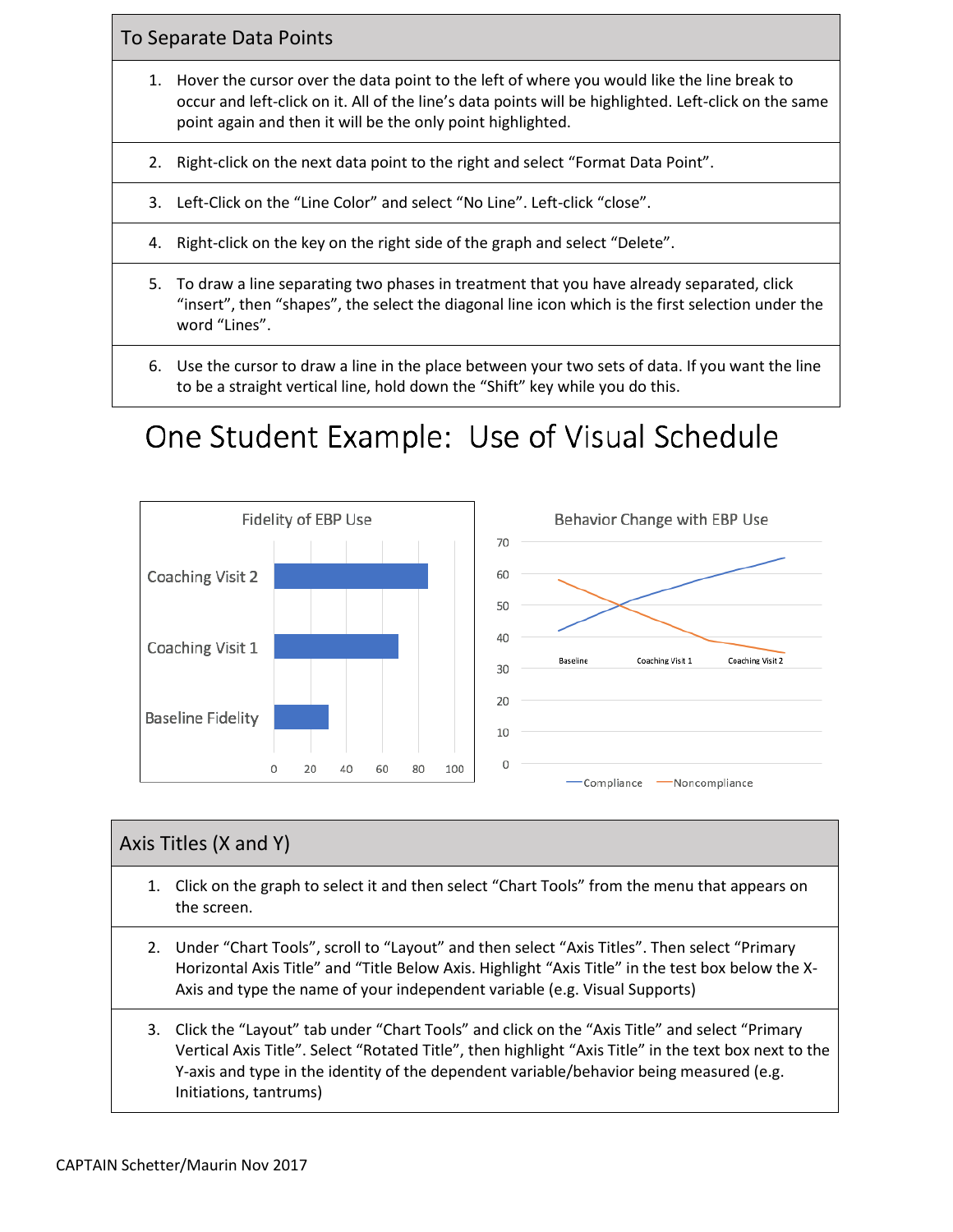4. Click on the graph title text box above the graph and highlight the text inside. Type the title for your graph.

## Finish Formatting

- 1. To remove horizontal lines, right click on any of the horizontal lines. They will all be highlighted. Select "Delete"
- 2. To change the color of the data points right click on any data point and select "Format Series". Click "Marker Fill" and "Solid Fill". Select your desired color from the "Fill Color" box.
- 3. To change the color of the line, click "Line Color" and select "Solid Line" to change the color for the connecting line.
- 4. To add a trend line, right click on any data point and select "Add Trendline" and the line will appear.

Creating a Bar Graph

- 1. Open Excel ™ and start a new "Blank Workbook"
- 2. In Cell A1, type the title for your independent variable (e.g. the EBP implemented)
- 3. In Cell B1, type the title for your dependent variable/the behavior you are monitoring (e.g. fidelity of implementation)
- 4. Enter the data for the graph's "X" and "Y" axes. Type the data into the A column (starting at cell A2 and continue downwards) for the "X" axis and the data into the B column (starting at cell B2 and continue downwards) for "Y" axis .
- 5. Once you have entered all of your data, "select" all of the cells containing the data. Do this by clicking on the A1 cell and hold down "Shift" and then click the bottom value in the B column.
- 6. Click the "Insert" tab at the top of the Excel window, just right of the "Home" tab
- 7. Click the "Bar Chart" icon. This icon is in the "Charts" grouping below the "Insert" tab and is represented by a series of three vertical bars.
- 8. Click one of the bar graph options. Some options include
	- a. 2-D Column-Simple Vertical Bars
	- b. 3-D Column-3D Vertical Bars
	- c. 2-D Bar-Simple Horizontal Bars
	- d. 3-D Bar-3D Horizontal Bars
- 9. To customize the appearance, click on the graph and then use the "Design" section at the top of the Excel window to select various templates, colors and/or graph formats.